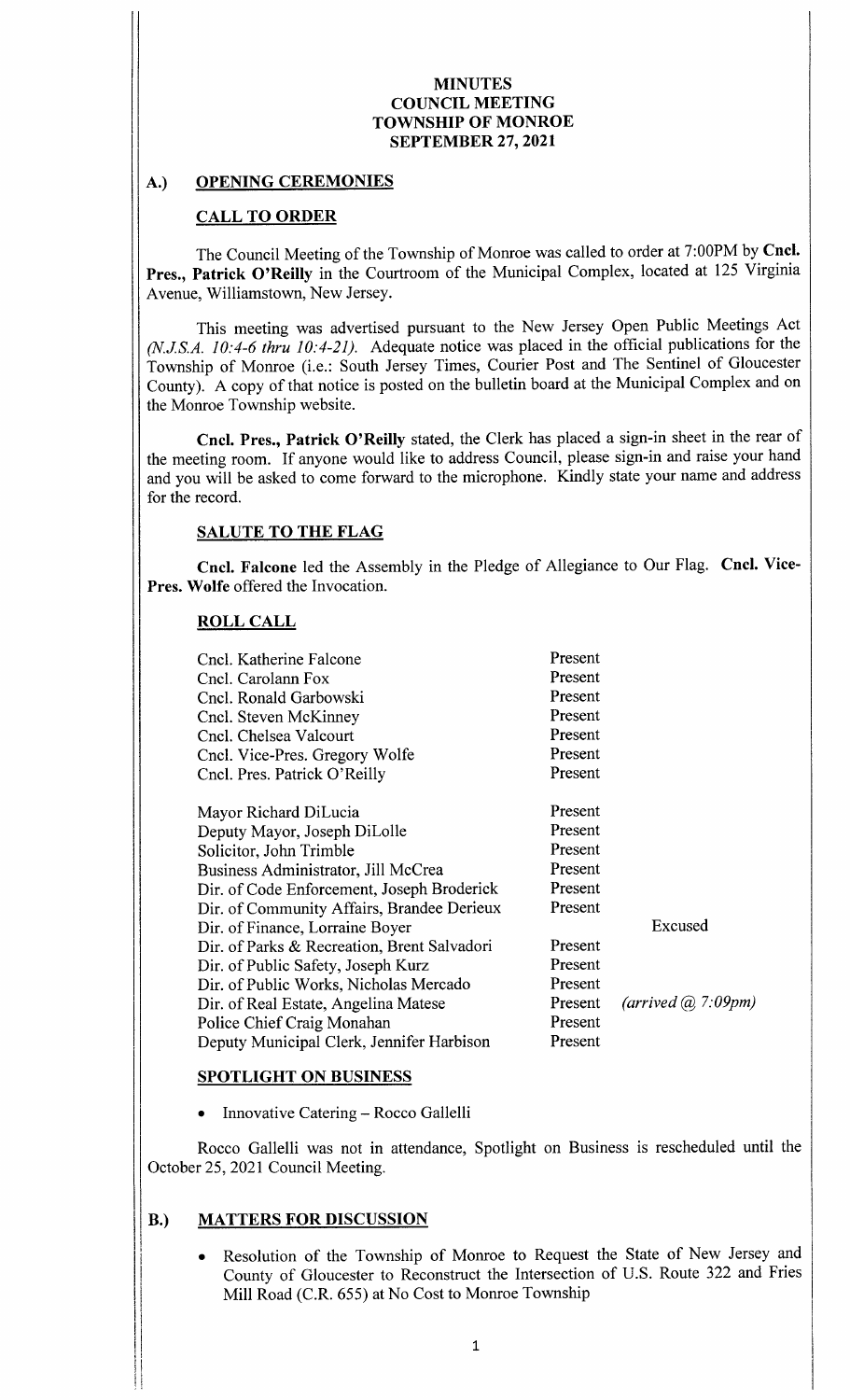## B.) MATTERS FOR DISCUSSION (cont'd)

Solicitor Trimble updated Council on the status of the reconstruction of the Fries Mill Road and Route 322 Intersection. He noted, there have been promises by Government Officials to get the road reconstructed for three Mayors now and nothing has been done. In January 2021, the four property owners received tentative approval for access permits to develop the intersection and begin the reconstruction, however, since that time the County is asking the Monroe Township residents to cover the costs necessary to bring the project to a bid ready phase. In order to bring the project to a bid ready phase, it will cost approximately \$400,000.00 in engineering fees, before the County will take over the project. They are also requiring Monroe Township to enter into a Developer's Agreement with the State of New Jersey, wherein the Township will be responsible for approximately \$200,000.00 in escrow fees in addition to the 400, 000. 00 in engineering fees. He noted, given that this is a County road and <sup>a</sup> State road intersection, the Mayor does not believe it is proper or fair for the residents of Monroe Township to cover the cost for an intersection that is not <sup>a</sup> Township road. Solicitor Trimble reported that after requesting information through Open Public Records Act requests with the County and the other area towns, he has found that Route 322 intersections have been reconstructed in various towns throughout the County at no cost to those towns and without Developer's Agreements. Solicitor Trimble spoke in reference to the prepared letter which lays out the history of the project and points out that there has been approximately \$7.5 million of State and County funding that is sitting, appropriated for this project waiting to be used and has been sitting for years, however the County is requesting that Monroe Township pay approximately \$400,000.00 in engineering fees and \$200,000.00 in escrow fees in order for the State to review a road project on their own road. He stated, the Mayor would like to submit the prepared letter along with the Resolution that is before Council for approval to County Commissioner Robert Damminger and Senator Fred Madden in order to get their attention to get the intersection moving. Mayor DiLucia spoke regarding his experience with the project during his time serving on Council and as Mayor and explained why he is presenting the prepared letter and Resolution to the County officials for approval. He is hopeful that by sending the County and State officials the letter along with the Resolution that they will be able to have some meaningful dialogue, be productive and begin working towards the reconstruction of the intersection. Cncl. Vice-Pres. Wolfe questioned if there is an agreement between this Administration or previous Administrations and the County stating that the Township would handle certain items pertaining to the reconstruction, to which Solicitor Trimble advised there is no agreement. Solicitor Trimble noted, Monroe Township has never agreed to take on the burden of that intersection, they have only attempted to help the four corner property owners along. Cncl. Pres. O'Reilly asked if the Township is in possession of a written estimate from the Township Engineer explaining the \$400,000.00 cost to bring the project to <sup>a</sup> bid ready phase. Solicitor Trimble explained what the estimate entailed. Cncl. McKinney made a motion that the Draft Resolution be designated as Resolution R: 186- 2021 and moved forward for approval in order to communicate the Township's intentions to the County. The Motion was seconded by Cncl. Falcone. Cncl. Garbowski spoke in reference to his experience with the project, expressing his frustrations with the "stand still" of the project. A discussion ensued regarding the project, the communications with the County, the time spent and the lack of movement on the project due to the County not being willing to pay any of the expenses. Mayor DiLucia stated that he believes the only way this project will move forward is if the County Officials feel the heat of the Resolution. Solicitor Trimble explained the motion on the floor is to assign Draft Resolution as Resolution R:186-2021 and approve same. Solicitor Trimble proceeded to read aloud the Resolution. A Roll Call Vote was taken and all members of Council were in agreement to move Resolution R:186-2021 forward for approval. Cncl. Vice-Pres. Wolfe stated, he will be voting yes because the project needs to move forward, however, he will be reaching out to the County Commissioners as well as State Senator Madden to try and schedule a meeting to discuss the project. Cncl. Pres. O' Reilly stated, he will be voting yes with the caveat that the Administration will consider removing the dollar amounts stated within the letter and stick to the issue at hand, which is that the Township should not be bearing any of the cost.

## ROLL CALL VOTE TO BRING FORWARD AND APPROVE **RESOLUTION R:186-2021 -**7 AYES (Falcone, Fox, Garbowski, McKinney, O' Reilly, Valcourt, Wolfe)

i

I

II

Tally: 7 Ayes, 0 Nay, 0 Abstain, 0 Absent. Resolution R:186-2021 was duly approved.

I

ive a construction of the construction of the construction of the construction of the construction of the construction of the construction of the construction of the construction of the construction of the construction of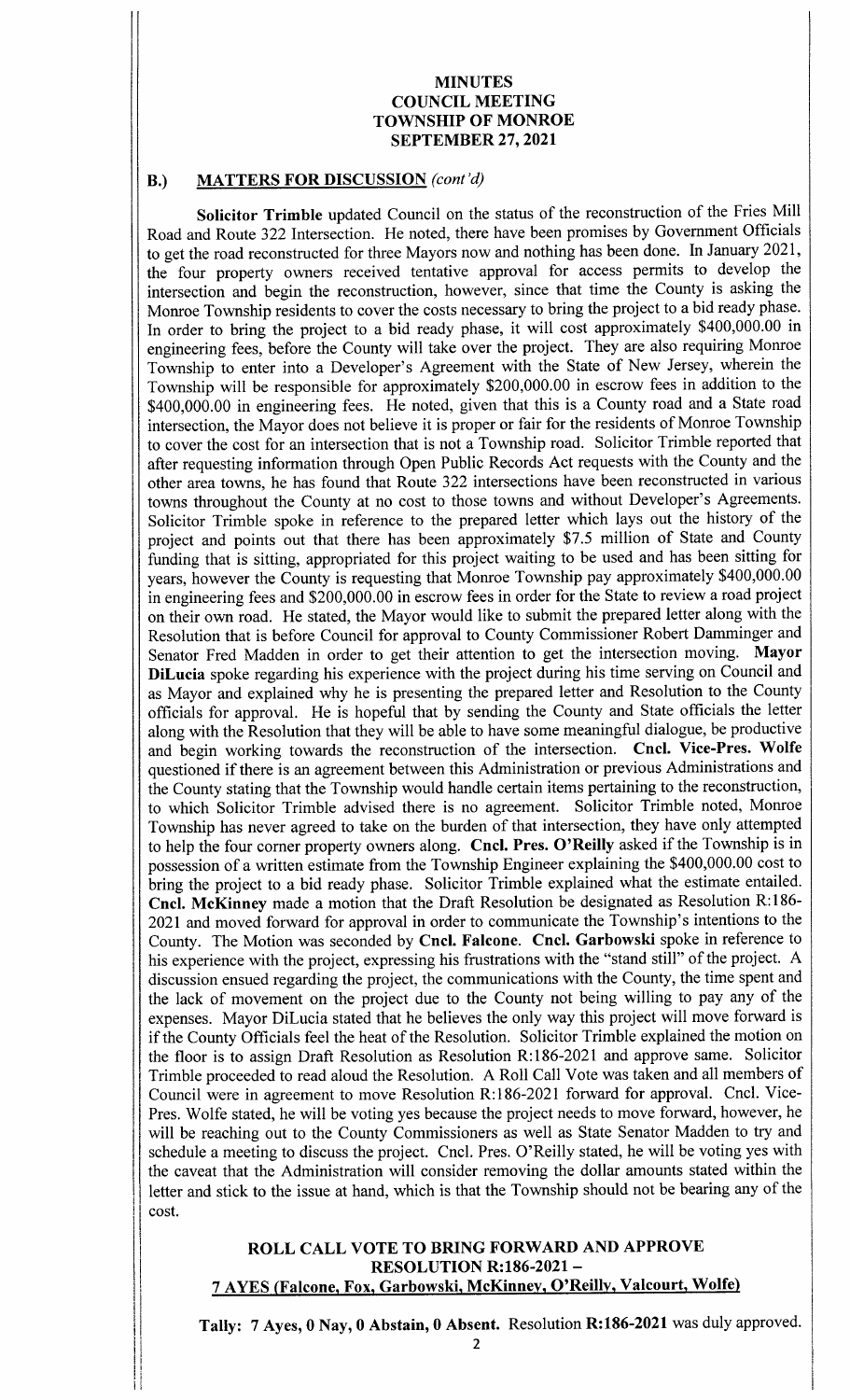# C.) QUESTIONS REGARDING RESOLUTIONS SCHEDULED

Cncl. Valcourt spoke regarding Resolution R:178-2021, questioning who owns the listed properties and why is the Township cancelling the taxes on the properties. Solicitor Trimble explained that the Township now owns the listed properties, so the taxes are now being cancelled. He noted, these properties will be placed on the next Land Sale list.

Cncl. Valcourt spoke regarding the Bill Paid List, questioning line item #2102697, a reimbursement to Business Administrator, Jill McCrea for \$26. <sup>65</sup> for peppermint oil. Business Administrator, Jill McCrea explained the reason for the expense was for the use of natural insect repellant for the trash cans at Owens Park.

# D.) QUESTIONS REGARDING ORDINANCES SCHEDULED - None

## E.) CORRESPONDENCE – None

## F.) RESOLUTIONS

Cncl. Garbowski made a motion to open the public portion for Resolutions scheduled. The motion was seconded by Cncl. Valcourt and unanimously approved by all members of Council. With no one wishing to speak, Cncl. Garbowski made a motion to close the public portion for Resolutions scheduled. The motion was seconded by Cncl. Fox and unanimously approved by all members of Council.

Cncl. Vice-Pres. Wolfe made a motion to bracket for approval, by Consent Agenda, Resolutions R:176-2021 through R:180-2021 and Resolutions R:182-2021 through R:185-2021. The motion was seconded by Cncl. Valcourt and unanimously approved by all members of Council.

# CONSENT AGENDA RESOLUTIONS R:176-2021 THROUGH R:180-2021 AND **RESOLUTIONS R:182-2021 THROUGH R:185-2021**

R: 176-2021 Resolution Adjusting Township of Monroe Tax Records

R: 177- 2021 Resolution Approving the Bill List and Paid List for the Council Meeting of September 27, 2021

R: 178-2021 Resolution of the Township Council of the Township of Monroe Adjusting Township of Monroe Tax Records (In Rem Foreclosure)

R: 179-2021 Resolution of the Township Council of the Township of Monroe Authorizing the Mayor to Execute an Agreement with Virtua Health, Inc.

R: 180-2021 Resolution of the Township of Monroe Authorizing the Mayor to Execute a Settlement Agreement Between the Township of Monroe and Brian Schneck

R: 182-2021 Resolution of the Township Council of the Township of Monroe Authoring the Purchase of Two (2) Labrie 33 (31+2) CU. YD R/H Automizer Automated Refuse Collection System Mounted on a 2022 Autocar Model ACX64 Chassis 66, 000LB GVW under a National Cooperative Purchasing Agreement

R: 183- 2021 Resolution of the Township of Monroe Authorizing An Award of Contract to DiMeglio Construction Company, for the Central Avenue Drainage Project

R: 184- 2021 Resolution of the Township of Monroe Authorizing An Award of Contract to South State, Inc. for the NJDOT FY 2021 Municipal Aid Whispering Woods Project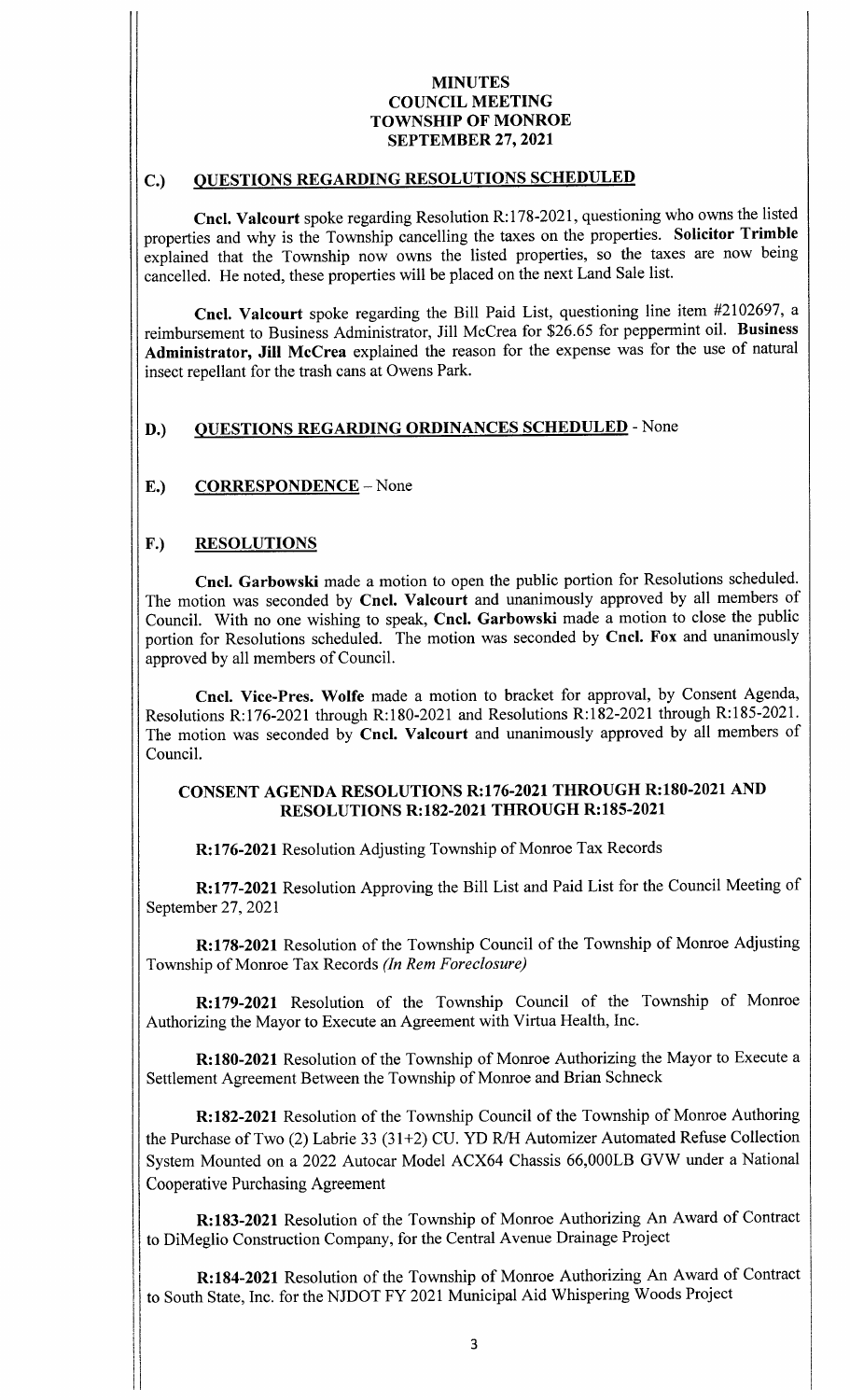## F.) RESOLUTIONS (cont'd)

R: 185- 2021 Resolution Authorizing Closed Executive Session of the Township Council of the Township of Monroe to Discuss Litigation

Cncl. Garbowski made a motion to approve Resolutions R:176-2021 through R:180-2021 and Resolutions R:182-2021 through R:185-2021. The motion was seconded by Cncl. Vice-Pres. Wolfe and unanimously approved by all members of Council.

- G.) ORDINANCES None
- H.) NEW BUSINESS / COMMITTEE REPORTS None
- I.) UNFINISHED BUSINESS— None

# J.) REPORTS

I1

Mayor DiLucia attended the Autumn Lake Wine gathering, sponsored by the Chamber of Commerce. He also visited Blue Cork Winery last week and met with the owner. Mayor DiLucia invited everyone, if given the opportunity, to visit both of the beautiful wineries. On September 18<sup>th</sup>, he attended the Craft Fair which was a successful event. He attended the POW/MIA Memorial and thanked the Boy Scouts, Girl Scouts, and everyone who attended the event. in particular Walter Schafer. who organized the event. The Mayor stated, finally it event, in particular Walter Schafer, who organized the event. appears that the Township is on footstep of being able to advertise for bids for the Dog Park. The Dog Park project has been approximately five (5) years in the making and has been difficult at times to get through to the Pinelands and the County for various approvals. He noted, per the Township Engineer, the Township is approximately <sup>a</sup> week or two away from receiving Pinelands approval and once that approval is obtained the Township will go out for bids on the project. Mayor DiLucia thanked the MMUA for agreeing to be part of the Shared Services Agreement and provide all of the water hookups at the Dog Park. The Mayor thanked Director of Real Estate, Angie Matese and Solicitor Trimble for all of their hard work on the Land Sale. He noted, the real impact of the Land Sale is not just the revenue that is derived from the sale, but the Township's obligation to pay 75% of taxes on each of the properties to the schools and the County has been removed now that the properties have been sold.

Deputy Mayor DiLolle attended the Craft Fair and thanked Director of Community Affairs, Brandee Derieux and the Township employees who were in attendance, on a job well done. He attended the Autumn Lake event, noting how beautiful the winery is. Mr. DiLolle believes, Monroe Township is the only town in Gloucester County that has two (2) breweries and two (2) wineries, which is something to be proud of. He thanked Director of Public Works, Nicholas Mercado for helping with a resident complaint that he received.

Solicitor Trimble thanked Director of Real Estate, Angie Matese, Tax Collector, Joanne Potopchuk and Zoning Officer, Tara Nelms for all of their hard work and participation in the Land Sale. Solicitor Trimble spoke regarding Resolution R:180-2021, approving a settlement matter in the amount of \$70,000.00 which dealt with prior Zoning Officials issuing improper permits. He advised, the cost to the town will be \$30,000.00 after applying the JIF self-retention and deductible formula.

Director of Code Enforcement, Mr. Broderick reported that for the month of September, the Code Enforcement Department including Building, HVAC, Electrical and Fire have performed planning reviews for permits, inspections, and permits on 644 various permits and 344 various operations.

Director of Community Affairs, Ms. Derieux reported, the Arts and Crafts Festival was held on September 18<sup>th</sup> on Main Street. She noted, it was a beautiful day and a successful event,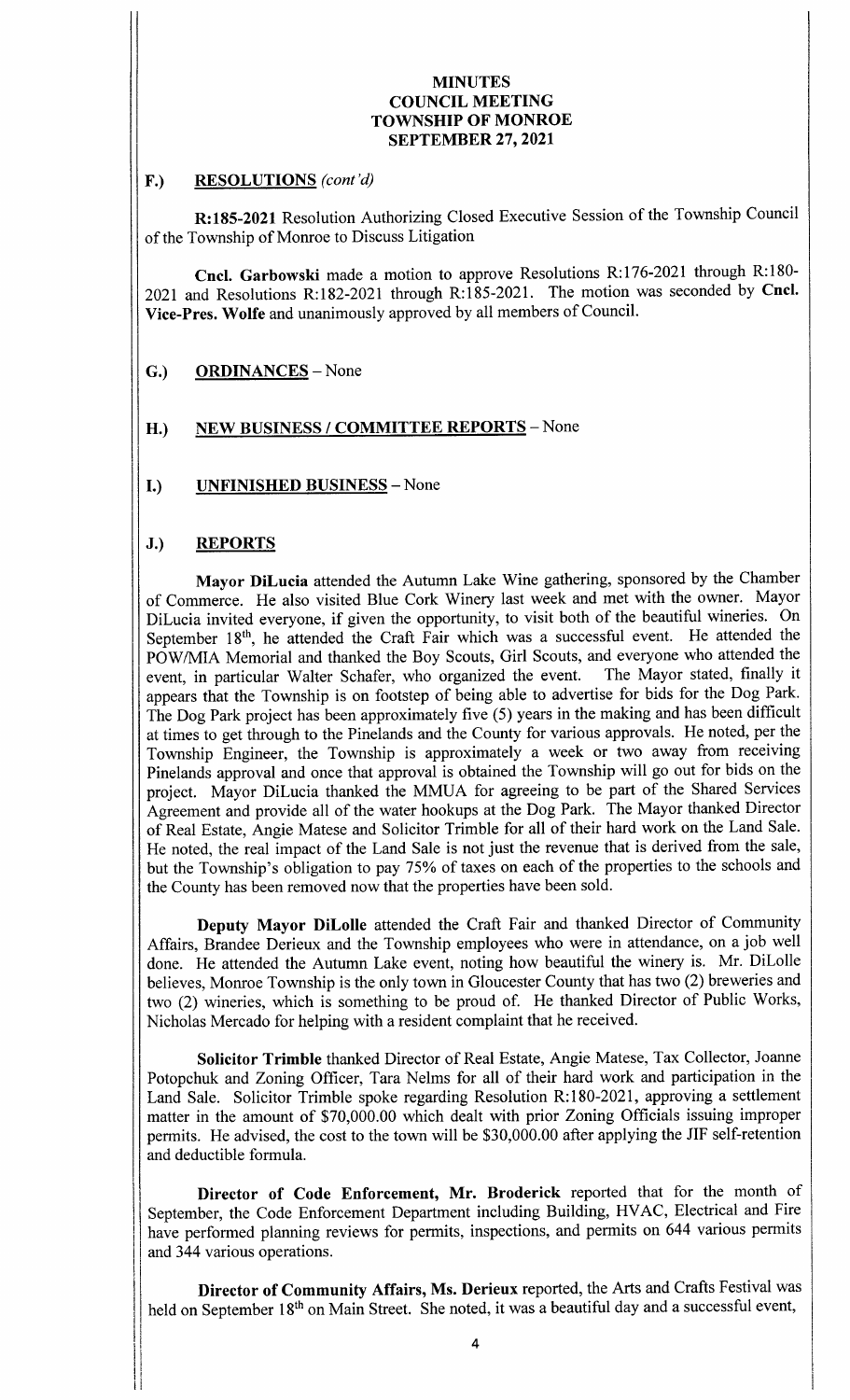## J.) REPORTS (cont'd)

with eighty seven (87) vendors, crafters and food trucks and approximately 2,000 people in attendance. Ms. Derieux spoke regarding some upcoming events that will be taking place at the Pfeiffer Community Center. This coming Saturday, October 2<sup>nd</sup> between 9:00 a.m. and 12:00 p.m., is the Scarecrow Down Main Street event. The Pride Celebration will be held on October  $8<sup>th</sup>$  between 6:30 – 9:00 p.m. The Little Mr. and Miss Monroe Township Pageant will be held on October  $16<sup>th</sup>$  between  $10:00$  a.m. and  $1:00$  p.m. Community Affairs will be hosting the Holiday Lights Festival again this year, also <sup>a</sup> new event, the Holiday Bizarre will be held on December 18<sup>th</sup> between 9:00 a.m. and 5:00 p.m. Ms. Derieux advised if anyone has any questions regarding any of the upcoming events, to call the Department of Community Affairs at 856-728-9841.

Director of Parks & Recreation, Mr. Salvadori advised that the Fall Festival will be held on October 23<sup>rd</sup> from 10:00 a.m. to 2:00 p.m. with the Halloween Parade beginning at 7:00 p.m. He thanked Anne Bracarello and Donna Park for all of their hard work thus far with the event. Mr. Salvadori spoke regarding the Girl Scout who is working towards her Eagle Scout, noting she has begun construction of the gazebo at Owens Park.

Director Public Safety, Mr. Kurz invited everyone to attend the Monroe Township Fire Prevention Night with the Williamstown Fire Company and the Cecil Fire Company, which will be held in the Walmart parking lot on October 5<sup>th</sup>.

Director of Public Works, Mr. Mercado thanked Council for the approval of their various Resolutions this evening. He reported that the delivery of the two  $(2)$  approved trash trucks will not be expected until August 2022. Mr. Mercado spoke in reference to the Dog Park, noting he will be meeting with the Township Engineer, Pennoni this Friday to finalize the plans and specifications and attempt to expedite the bid process pending the Pinelands approval.

Solicitor Trimble thanked Municipal Clerk, Aileen Chiselko and Deputy Municipal Clerk, Jenn Harbison for taking the lead on the Land Sale, handling all of the paperwork and ensuring all of the contracts were completed properly.

Director of Real Estate, Ms. Matese thanked everyone that was involved in the Land Sale. She reported, there were seventy-five (75) properties listed on the Land Sale list, with fifty-three  $(53)$  on the private list and twenty-two  $(22)$  on the public list and a total of forty-five 45) properties were sold. Ms. Matese advised, the forty-five (45) properties sold for <sup>a</sup> total of \$230,000.00 and the taxes that those properties represent are over \$4 million.

Police Chief Monahan provided a follow-up on the resident complaint received at the last Council Meeting, in reference to the noise coming from South State Auto Parts. An officer was assigned to investigate and obtain noise measurements. The noise measurement conducted from the curb line on Morgan Road, found that the impulsive sounds registered at the street were 71 decibels which falls below the Ordinance at 80 decibels along with various other readings which fell in the 40-decibel range. The Officer met with the resident and explained his investigation and findings.

Cncl. Falcone reported that the Seniors Commission met for the first time this year, they have a small budget and are planning a holiday trip. She attended the 5<sup>th</sup> Annual Main Street Arts Festival, which was a great event. The Trunk and Treat is scheduled for October 30<sup>th</sup> from 1:00 to 3:00 p.m. in the 7/8 parking lot of the Williamstown Middle School. Cncl. Falcone asked everyone to save the date for the upcoming Holiday Bizarre on December 18<sup>th</sup>, where they will also have photos with Grinch.

Cncl. Fox attended the Bag for Hunger at Shoprite on September 14<sup>th</sup> along with Chief Monahan and several other officers. She thanked Shoprite for the invitation, noting, it was a fun event and she received <sup>a</sup> lot of positive notes from the residents and customers.

Cncl. Garbowski advised that the next Ordinance Committee Meeting is scheduled for October 6, 2021. He recommended, if anyone has anything to be brought forth for the meeting,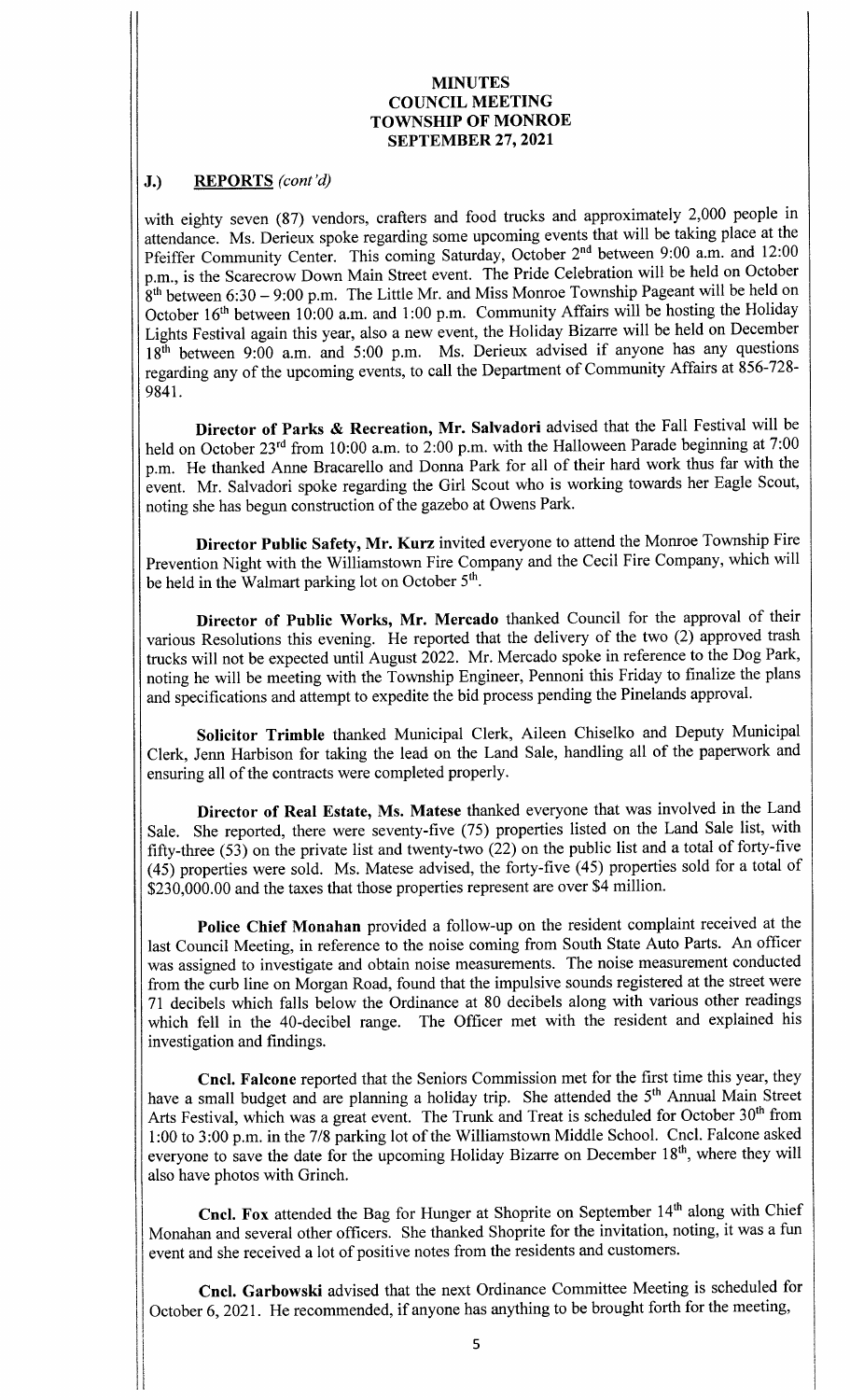# J.) REPORTS (cont'd)

that it be submitted to the Ordinance Committee Secretary as soon as possible. Cncl. Garbowski noted, the Library has new operating hours. He thanked Council for approving the Route 322 Resolution earlier this evening.

Cncl. McKinney attended the MMUA meeting on September 15<sup>th</sup>, where they announced and expressed condolences to <sup>a</sup> 3- year employee who passed, Kenny Hignutt. Cncl. McKinney expressed his condolences to the Hignutt family.

Cncl. Valcourt attended the Board of Education meeting. The Board of Education has received grant funding allowing them to open additional preschool classes. Cncl. Valcourt attended the Craft Fair, noting the event brought the town together and she is hopeful that the community spirit continues to grow.

Cncl. Vice-Pres. Wolfe thanked Director of Public Works Director, Mr. Mercado for his quick response in addressing the yellow curbing at the bike trail entrance on Whispering Woods Drive. He advised that the Fall Festival will be held on October  $23<sup>rd</sup>$  from 10:00 a.m. to 2:00 p.m. at Owens Park followed by the Halloween Parade down Main Street beginning at 7:00 p.m.

Cncl. Pres. O'Reilly spoke in reference to the Solar Program, noting that the solar at both the Library and the Municipal Building are live and producing electricity.

# K.) GENERAL PUBLIC DISCUSSION

Cncl. Garbowski made <sup>a</sup> motion to open the General Public Discussion. The motion was seconded by Cncl. Fox and unanimously approved by all members of Council.

Michael Burke, 317 Taylor Lane thanked the Department of Public Works for providing Saturday hours for resident drop off. He asked for consideration to continue providing Saturday hours, possibly once or twice a month throughout the year. Director of Public Works, Mr. Mercado advised, this subject is currently being discussed.

Jouan Laznik-Davis, 21 Harrell Avenue asked what the justification is for the lettering on the police vehicles being less visible than they were in the past. Police Chief Monahan explained, all of the vehicles are still clearly marked with lights and overheads and explained by having low profile vehicles, it enables the Police Department to target violations and speeders. Chief Monahan noted that many Police Departments throughout the country are transitioning to low-profile/stealth vehicles.

With no one else wishing to speak, Cncl. Garbowski made a motion to close the General Public Discussion. The motion was seconded by Cncl. Vice-Pres. Wolfe and unanimously approved by all members of Council.

Solicitor Trimble advised that Council will be going into Closed Session to discuss a potential settlement agreement of the Township of Monroe v. Will matter and there will be action taken on it.

## CLOSED EXECUTIVE SESSION

Cncl. Vice- Pres. Wolfe made <sup>a</sup> motion to come out of Closed Executive Session. The motion was seconded by Cncl. Valcourt and unanimously approved by all members of Council.

R:181-2021 Resolution of the Township of Monroe Authorizing the Mayor to Execute a Settlement Agreement Between the Township of Monroe and Andrew Will

Cncl. Garbowski made a motion to approve Resolution R:181-2021. The motion was seconded by Cncl. Valcourt and unanimously approved by all members of Council.